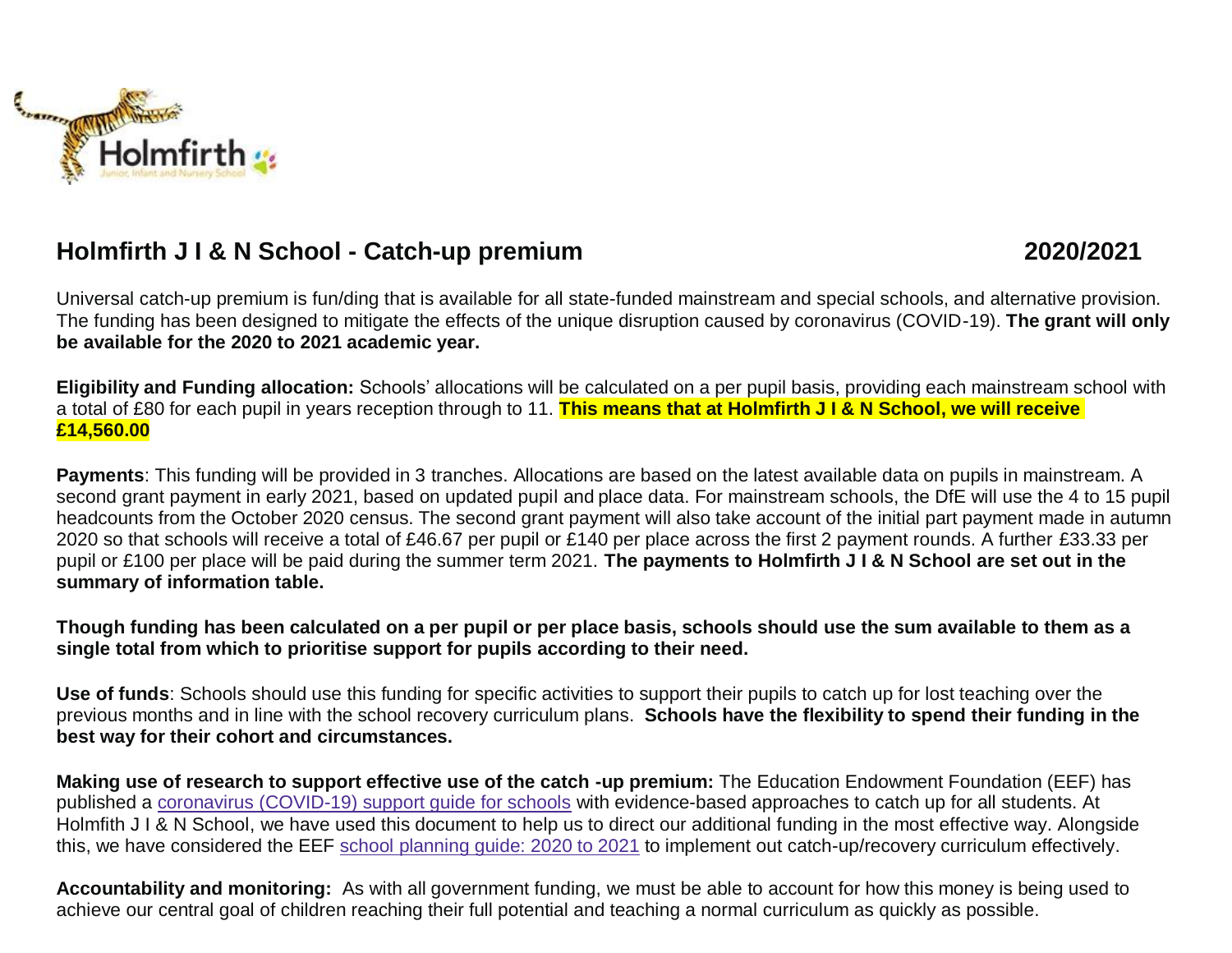| 1.Summary Information:                   |                                                              |                                         |                                                                              |                                         |  |  |  |
|------------------------------------------|--------------------------------------------------------------|-----------------------------------------|------------------------------------------------------------------------------|-----------------------------------------|--|--|--|
| <b>School</b>                            | <b>Holmfirth Junior, Infant and Nursery</b><br><b>School</b> |                                         | <b>Academic Year</b>                                                         | 2020/21                                 |  |  |  |
| <b>Total number of</b><br>pupils on roll | 182                                                          | <b>Total</b><br><b>Catch-Up Funding</b> | Total £14,560.00<br>Payment 1: £3740<br>Payment 2: £4760<br>Payment 3: £6060 | Number of pupils eligible for PP:<br>16 |  |  |  |
|                                          |                                                              | <b>Covid Recovery</b><br><b>Funding</b> | Total £1232.50                                                               |                                         |  |  |  |
|                                          |                                                              |                                         | Grand Total = £15792.50                                                      |                                         |  |  |  |
|                                          |                                                              |                                         | Total spend -<br>£15811.30                                                   |                                         |  |  |  |

|                | Key Priorities for 2020/21 Catch-Up Funding                                                                                                                                                                                                                                                                                                                                                                                                                                                                                                                                                                                                                                     |
|----------------|---------------------------------------------------------------------------------------------------------------------------------------------------------------------------------------------------------------------------------------------------------------------------------------------------------------------------------------------------------------------------------------------------------------------------------------------------------------------------------------------------------------------------------------------------------------------------------------------------------------------------------------------------------------------------------|
| $\mathbf{A}$   | Wellbeing, safeguarding and supporting families:<br>Ongoing use of formative assessment to evaluate the well-being of all children, with a focus on the children with special educational needs, as a result of the<br>impact of living through the pandemic and lockdown. Monitor attendance and behaviour in order to support children and families.<br>Providing support with life outside school for parents and wider family as required.<br>Half termly progress check in will consider children's wellbeing.                                                                                                                                                             |
| $\overline{B}$ | <b>Achievement:</b><br>Use formative and summative assessment used in lessons and across all subjects with an emphasis on Maths and English to identify and understand<br>individual's needs/gaps across the core subjects for all classes. Standardised tests to be used across English and Maths in Autumn 2 and summer 2 to assess<br>children and to complete question analysis to inform teaching, learning and catch-up provision in the Spring and Summer terms.<br>Half termly progress check for each class every half term to evaluate provision and learning needs across the school.                                                                                |
| $\overline{c}$ | <b>Access to technology:</b><br>Identify children who do not have the appropriate access to technology to fully engage with the remote learning approaches.<br>Once identified have the resources within school to support the children at home (beyond the DfE offer for disadvantaged/SEND children)                                                                                                                                                                                                                                                                                                                                                                          |
| $\overline{D}$ | <b>Reaching potential:</b><br>Identify children who are most at risk of not reaching their full potential in English and maths, including children with Special Educational Needs. Plan for targeted<br>support for these children with a focus on providing small group or 1 to 1 tuition to ensure progress during autumn Term 2, Spring and Summer terms.                                                                                                                                                                                                                                                                                                                    |
| E              | <b>Broad and balanced curriculum:</b><br>To ensure that:<br>there is a consistent approach to teaching and assessment across all classes<br>$\bullet$<br>first two weeks of school curriculum will focus on transition and wellbeing<br>$\bullet$<br>metacognition and PSHE curriculum will be revisited, reviewed, and implemented from Autumn 1<br>$\bullet$<br>children receive a broad and balanced curriculum despite the challenges and impact of the pandemic, COVID safety and loss of learning from Autumn 2.<br>$\bullet$<br>our contingency plan for remote learning and resources for homework is of high quality and accessible for all children and parents.<br>٠ |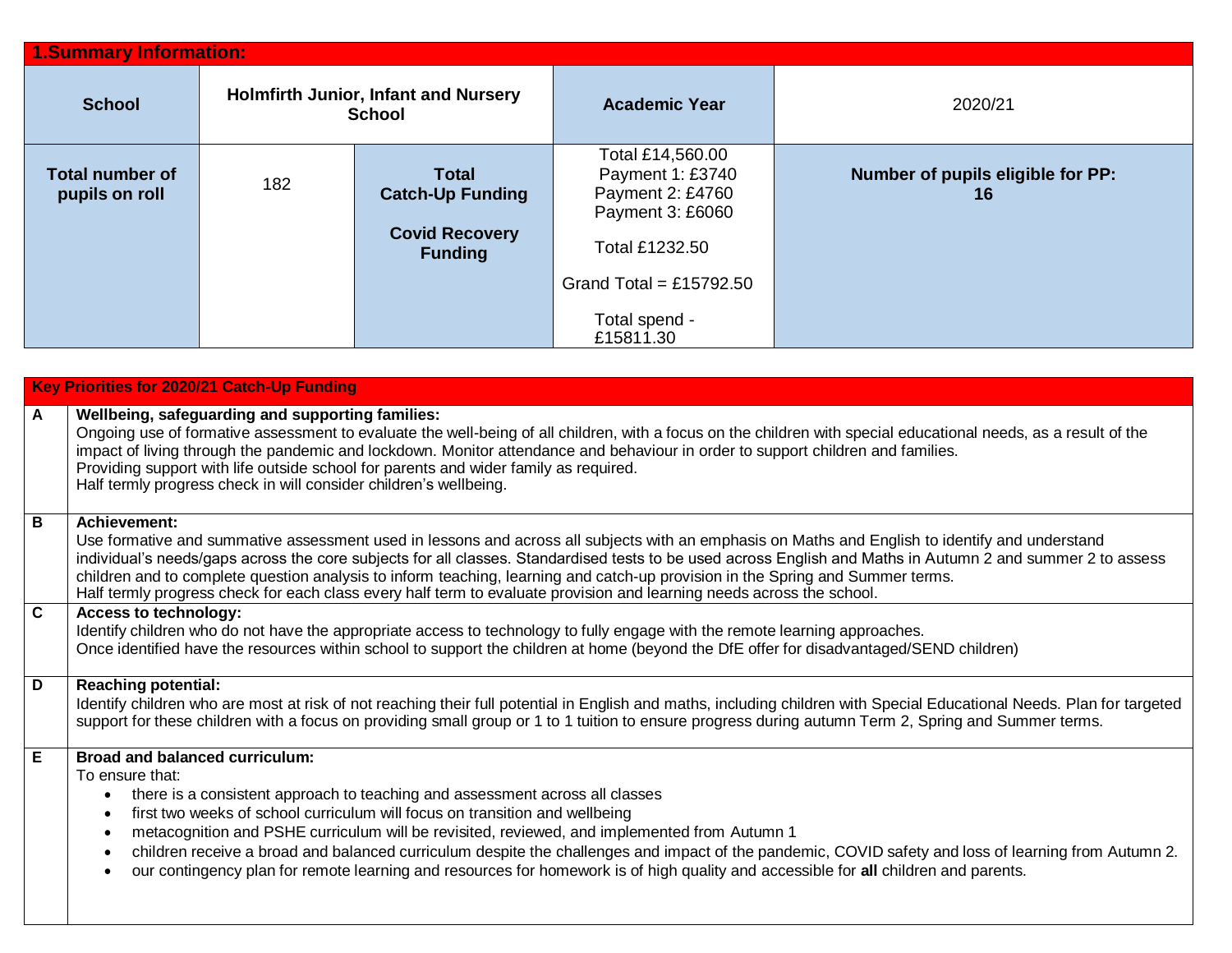|                | 3. Barriers to future attainment (following lockdown)                               | <b>4. Desired Outcomes</b>                                                                                                                                           |
|----------------|-------------------------------------------------------------------------------------|----------------------------------------------------------------------------------------------------------------------------------------------------------------------|
| A              | The absence of school and the national lockdown will have had, and will             | To assess children's wellbeing, with a focus on children with special educational                                                                                    |
|                | continue to have, an impact on some of our children and families. This may          | needs.                                                                                                                                                               |
|                | have an impact on children's safety, wellbeing, and mental health. Due to high      | Identify and support parents and carers where required with appropriate action                                                                                       |
|                | numbers of children with special educational needs, their wellbeing, and needs will | and level of support as a result of the impact of the pandemic, ensuring that the                                                                                    |
|                | be a focus.                                                                         | wellbeing of our children is a priority.                                                                                                                             |
|                | This may also have an impact on attendance and behaviour.                           | Behaviour and attendance to remain good across the school.                                                                                                           |
|                | <b>EEF Key strategy: Supporting parents and carers</b>                              |                                                                                                                                                                      |
| $\overline{B}$ | Throughout the lockdown children missed out on face-to-face teaching and as         | Formative and summative assessment strategies effectively used continuously in                                                                                       |
|                | a result some may have fallen behind in their learning and attainment.              | order to identify and teach from 'where the children are at.'                                                                                                        |
|                |                                                                                     | A focus on verbal feedback and an Updated marking and feedback policy                                                                                                |
|                | <b>EEF Key Strategy: Pupil Assessment and feedback</b>                              | Standardised tests in reading and maths, and whole school moderation to be used                                                                                      |
|                |                                                                                     | termly.                                                                                                                                                              |
|                |                                                                                     | Half termly class reviews used to discuss individuals.                                                                                                               |
| C.             | Some children throughout lockdown did not have appropriate access to                | A suite of laptops purchased bought in order that they can be loaned out to families                                                                                 |
|                | technology or internet connection within households in order to effectively         | if the children are required to self-isolate.                                                                                                                        |
|                | carry out home learning. Some households had the technology available but           | These laptops will also be used in school to facilitate greater capacity for online                                                                                  |
|                | was shared between a number of children or was needed by parents for work           | learning with school.                                                                                                                                                |
|                | purposes due to working from home.<br><b>EEF Key strategy: Access to technology</b> | (All children who have an EHCP and FSM have a laptop from the DfE already in                                                                                         |
|                |                                                                                     | place.)                                                                                                                                                              |
| D              |                                                                                     | All families had access to the internet.                                                                                                                             |
|                | The absence of school and the national lockdown will have had, and will             | One to one and small group tuition in place for children who require support based                                                                                   |
|                | continue to have an impact children's learning and they may not be reaching         | on formative and summative assessment across Reading, Writing and Maths                                                                                              |
|                | their full potential across the core subject of English and Maths.                  | across the school. Quality tuition resources are purchased and used effectively.                                                                                     |
|                | <b>EEF Key strategy: Targeted tuition and intervention programmes</b>               | NELI (Nuffield Early Language Intervention) in place for children in Reception<br>Progress of each targeted approach will be measured, and tuition will change after |
|                |                                                                                     | each progress review.                                                                                                                                                |
|                |                                                                                     | Children will be making progress towards their full potential                                                                                                        |
| E              | The children's education has been disrupted throughout lockdown.                    | A clear and consistent approach to the recovery curriculum that prioritises                                                                                          |
|                | The children need to be exposed to a balanced and full curriculum as quickly        | wellbeing of our children and families.                                                                                                                              |
|                | as possible but with a clear and consistent approach across all classes. As we      | Ensure that a full and balanced curriculum is in place as quickly as it can be                                                                                       |
|                | enter the winter months, class bubbles and schools may face closure so a            | possible.                                                                                                                                                            |
|                | careful approach to remote learning needs to be in place that considers all         | Ensure that children with SEND are supported and that the curriculum matches                                                                                         |
|                | learners needs.                                                                     | their needs.                                                                                                                                                         |
|                | <b>EEF Key strategy: Support great teaching</b>                                     | Agree on a remote learning plan with all teaching staff to ensure that this considers                                                                                |
|                |                                                                                     | teacher wellbeing and workload.                                                                                                                                      |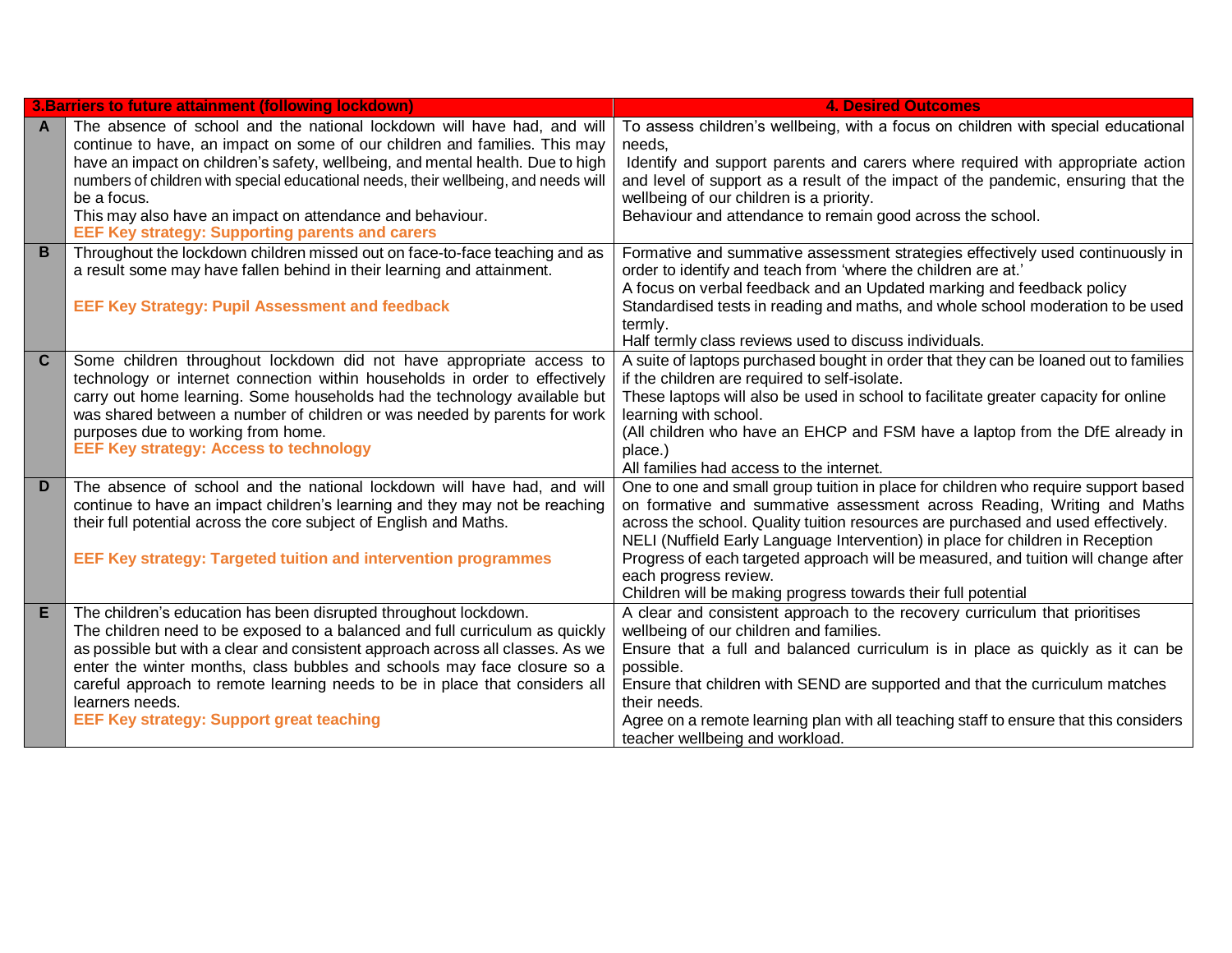| <b>Key Priority</b>                                                                                                                                                                                                                                                                                                                                                                                                                                                                                                                                                                  | <b>Sub Actions to ensure</b><br>effective<br>implementation                                                                                                                                                                                                                                                                | <b>Estimated</b><br><b>Spend</b>                                                                | <b>Staff lead</b>            | <b>Autumn Review:</b>                                                                                                                                                                                                                                                                                                                                                                                                                                                                                                                                                                                                                                                                                                                                                                                                            |
|--------------------------------------------------------------------------------------------------------------------------------------------------------------------------------------------------------------------------------------------------------------------------------------------------------------------------------------------------------------------------------------------------------------------------------------------------------------------------------------------------------------------------------------------------------------------------------------|----------------------------------------------------------------------------------------------------------------------------------------------------------------------------------------------------------------------------------------------------------------------------------------------------------------------------|-------------------------------------------------------------------------------------------------|------------------------------|----------------------------------------------------------------------------------------------------------------------------------------------------------------------------------------------------------------------------------------------------------------------------------------------------------------------------------------------------------------------------------------------------------------------------------------------------------------------------------------------------------------------------------------------------------------------------------------------------------------------------------------------------------------------------------------------------------------------------------------------------------------------------------------------------------------------------------|
| Wellbeing, safeguarding and<br>supporting families:<br>Ongoing use of formative<br>assessment to evaluate the well-<br>being of all children, with a focus<br>on the children with special<br>educational needs, as a result of<br>the impact of living through the<br>pandemic and lockdown.<br>Monitor attendance and<br>behaviour in order to support<br>children and families.<br>Providing support with life<br>outside school for parents and<br>wider family as required.<br>(Pupil Premium funding).<br>Half termly progress check in will<br>consider children's wellbeing. | More frequent contact with households of<br>children who are isolating or having difficulty<br>due to the impact of Coronavirus<br>LT to act upon family needs appropriately<br>andtimely<br>SENCO to respond to SEND children's<br>needs appropriately<br>Safeguarding guidelines to be followed if any<br>concerns arise |                                                                                                 | LT/<br><b>SENDCO</b>         | Regular telephone calls made by teachers and<br>admin staff to check on welfare and wellbeing<br>has enabled Staff to monitor and report any<br>concerns to DSL's. Concerns are recorded in the<br>Safeguarding File and followed up by DSL's<br>(JR/JW)<br>This had enabled LT to support children and<br>families promptly and appropriately. Much of<br>LT time has been speaking to families who<br>have been identified, which has had a<br>positiveimpact and families are very grateful<br>of the school support.<br>Appropriate referrals made to outside agencies<br>for SEND children and parents supported by<br>theclass teacher or SENCO via telephone,<br>email and/or Zoom video calls.<br>Families are requiring support for varying<br>reasons and at different times dependent<br>upontheir own circumstances. |
|                                                                                                                                                                                                                                                                                                                                                                                                                                                                                                                                                                                      | 2.5 hours per day admin staff checking<br>attendance and behaviour trends across all<br>classes. Compiling DfE Covid-19<br>attendance return<br>Report to LT                                                                                                                                                               | £1250.76<br>(using Covid<br>Recovery funding<br>$(2 \times \text{\pounds}616.25 =$<br>£1232.50) | $SB -$<br>Admin<br>Assistant | This analysis has been vital in identifying<br>children with poor attendance/punctuality<br>enabling LT to act promptly.<br>SB has been a key member of staff in<br>supporting families with attendance and<br>punctuality.<br>Behaviour in school is very good.                                                                                                                                                                                                                                                                                                                                                                                                                                                                                                                                                                 |
|                                                                                                                                                                                                                                                                                                                                                                                                                                                                                                                                                                                      | Half termly check ins with include a<br>wellbeingdiscussion for all children                                                                                                                                                                                                                                               | Already in<br>place as part<br>of school<br>Monitoring                                          | LT/class<br>teachers         | Half termly checks are planned into the calendar<br>and have been essential in assessing children's<br>wellbeing and supporting them.                                                                                                                                                                                                                                                                                                                                                                                                                                                                                                                                                                                                                                                                                            |
| <b>Summary of impact</b>                                                                                                                                                                                                                                                                                                                                                                                                                                                                                                                                                             | Parents were aware that school were there to help - whatever the problem.<br>Closer contact with families that had been difficult to liaise with in the past.<br>Stronger ties between school and parents.                                                                                                                 |                                                                                                 |                              | <b>Planned Spend: £1251</b>                                                                                                                                                                                                                                                                                                                                                                                                                                                                                                                                                                                                                                                                                                                                                                                                      |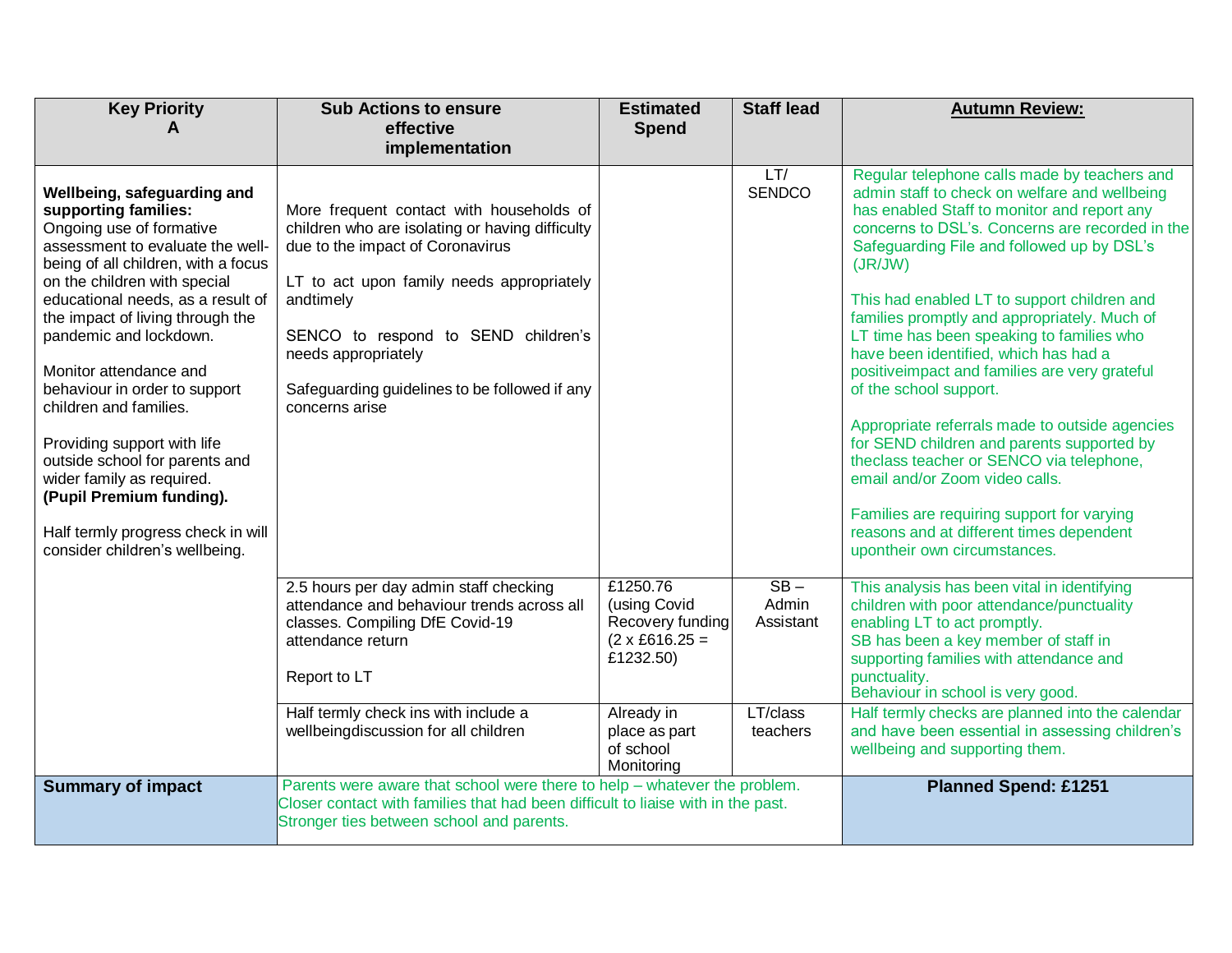| <b>Key Priority</b><br>в                                                                                                                                                                                                      | <b>Sub Actions to ensure effective</b><br>implementation                                                                                                                               | <b>Estimated</b><br>Spend                                      | <b>Staff lead</b>    |                                                                                                                                                                                       | <b>Autumn Review:</b>                                                                                                                                         |
|-------------------------------------------------------------------------------------------------------------------------------------------------------------------------------------------------------------------------------|----------------------------------------------------------------------------------------------------------------------------------------------------------------------------------------|----------------------------------------------------------------|----------------------|---------------------------------------------------------------------------------------------------------------------------------------------------------------------------------------|---------------------------------------------------------------------------------------------------------------------------------------------------------------|
| <b>Achievement:</b><br>Use formative and summative<br>assessment used in lessons and                                                                                                                                          | Revisit formative assessment strategies across the<br>curriculum and in PSHE lessons to monitor the<br>progress of all children.                                                       |                                                                | LT                   | scrutiny.                                                                                                                                                                             | Strategies for formative assessment<br>evident in learning walks and book                                                                                     |
| across all subjects with an emphasis<br>on Reading, Writing and Maths to<br>identify andunderstand individual's<br>needs/gaps across the core<br>subjects for all classes.                                                    | Update marking and feedback policy in line with<br>Covid risk assessment and considering teacher<br>workload and wellbeing,                                                            |                                                                |                      |                                                                                                                                                                                       | Marking and feedback policy updated.                                                                                                                          |
| Standardised tests to be used across<br>Reading, Writing and Maths in<br>autumn 2 and summer 2 to assess<br>children and to complete question<br>analysis to informteaching, learning<br>and catch-up provision in the Spring | Standardised tests to be used across English and<br>Maths from year 2- 6 from Autumn 2.<br>EYFS - early adopter holistic picture of the child<br>Year 1 - standardised test in Spring. | <b>NFER</b><br>purchased<br>annually of<br>of school<br>budget | Teaching<br>staff    | across the school.                                                                                                                                                                    | Autumn 2 standardised tests complete<br>90% year 2 children passed phonics<br>Analysis to be completed and used to<br>shape provision, teaching, and learning |
| and Summer terms.<br>Half termly progress check for each<br>class every half term to evaluate<br>provision and learning needs across the<br>school.                                                                           | Additional moderation of reading across the school.                                                                                                                                    |                                                                |                      |                                                                                                                                                                                       | Additional moderation of reading to<br>ensure accuracy and feedback for<br>teachers to support their class and<br>individuals to make further progress.       |
|                                                                                                                                                                                                                               | Half termly progress check with LT                                                                                                                                                     | Already in<br>place as<br>part of<br>school<br>monitoring      | LT/Class<br>Teachers | Half termly checks are planned into the<br>calendar. December progress checks will<br>focus on attainment and planning for<br>further 'catch up' targeted support where<br>necessary. |                                                                                                                                                               |
| <b>Summary of impact</b>                                                                                                                                                                                                      |                                                                                                                                                                                        |                                                                |                      |                                                                                                                                                                                       | <b>Planned Spend</b><br>$= £0$                                                                                                                                |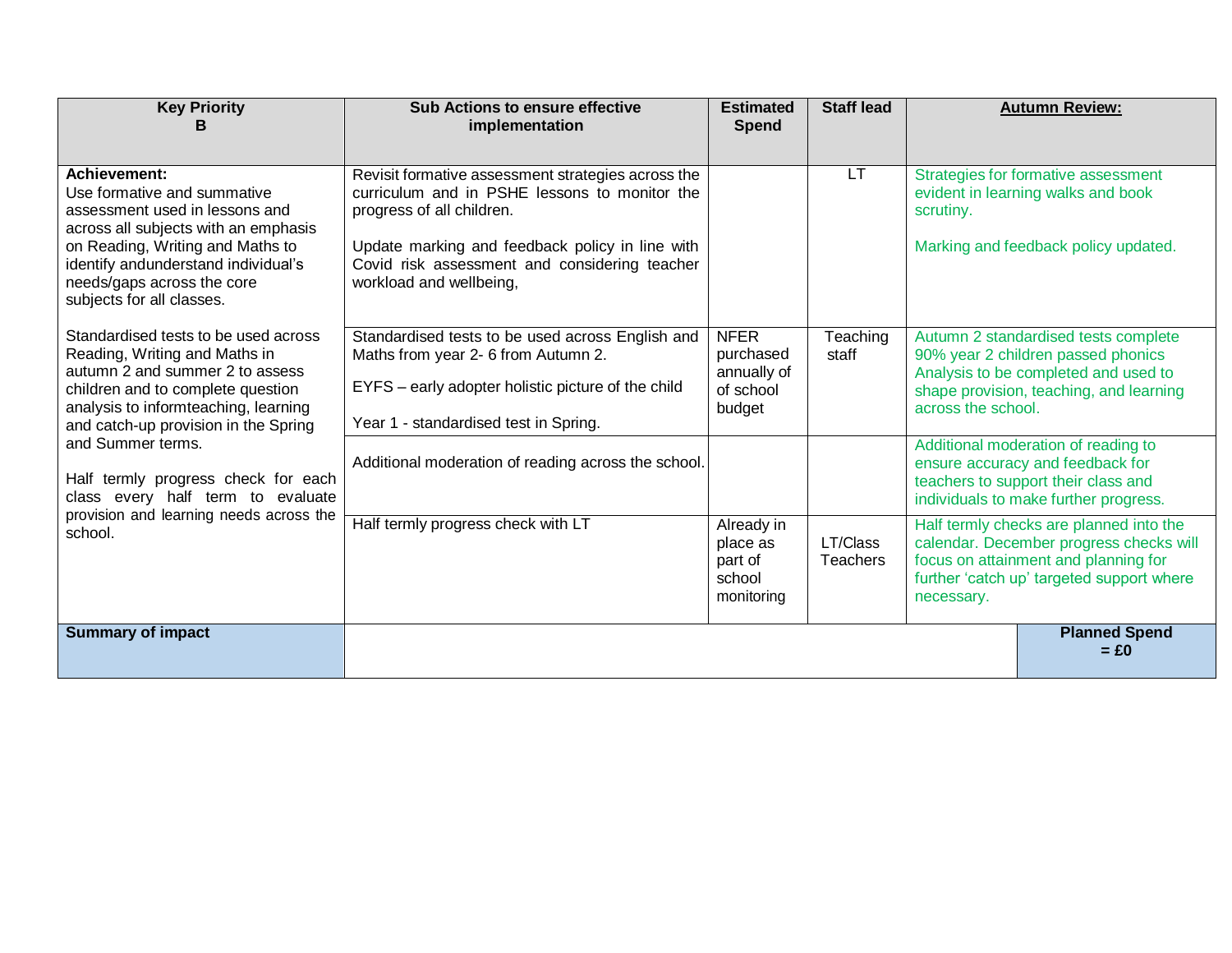| <b>Key Priority</b>                                                                                                                                                                                                                                                                                                 | <b>Sub Actions to ensure</b><br>effective<br>implementation                                                                                        | <b>Estimated</b><br><b>Spend</b> | <b>Staff lead</b> | <b>Autumn Review:</b>                                                                                                                                                                                                                                                                                                                                                                          |
|---------------------------------------------------------------------------------------------------------------------------------------------------------------------------------------------------------------------------------------------------------------------------------------------------------------------|----------------------------------------------------------------------------------------------------------------------------------------------------|----------------------------------|-------------------|------------------------------------------------------------------------------------------------------------------------------------------------------------------------------------------------------------------------------------------------------------------------------------------------------------------------------------------------------------------------------------------------|
| <b>Access to technology:</b><br>Identify children who do not have the<br>appropriate access to technology to<br>fully engage with the remote learning<br>approaches.<br>Once identified have the resources<br>within school to support the children at<br>home (beyond the DfE offer for<br>disadvantaged children) | <b>Purchase Additional laptops</b>                                                                                                                 | £12968.12                        | AS/SB             | Additional laptops have been purchased to<br>support families if children need to isolate and<br>work remotely. The laptops are to support the<br>families who do not meet the criteria for a DfE<br>laptop but require one to ensure access to<br>remote learning. These laptops will also be<br>used within school and will decrease our ratio of<br>the number of laptops shared by pupils. |
|                                                                                                                                                                                                                                                                                                                     | Apply for DfE laptops/internet for families<br>who meet the criteria                                                                               | £0                               | AS/SB             | All EHCP/disadvantaged pupils have a DfE<br>laptop. If a class bubble closes school will<br>immediately apply for additional laptops for any<br>other children that meet the criteria for free<br>laptops and internet access.                                                                                                                                                                 |
| <b>Summary of impact</b>                                                                                                                                                                                                                                                                                            | All pupils who needed access to laptops were given a device to take home.<br>Use was monitored and teachers checked that work was being completed. |                                  |                   | Spend = £12968.12                                                                                                                                                                                                                                                                                                                                                                              |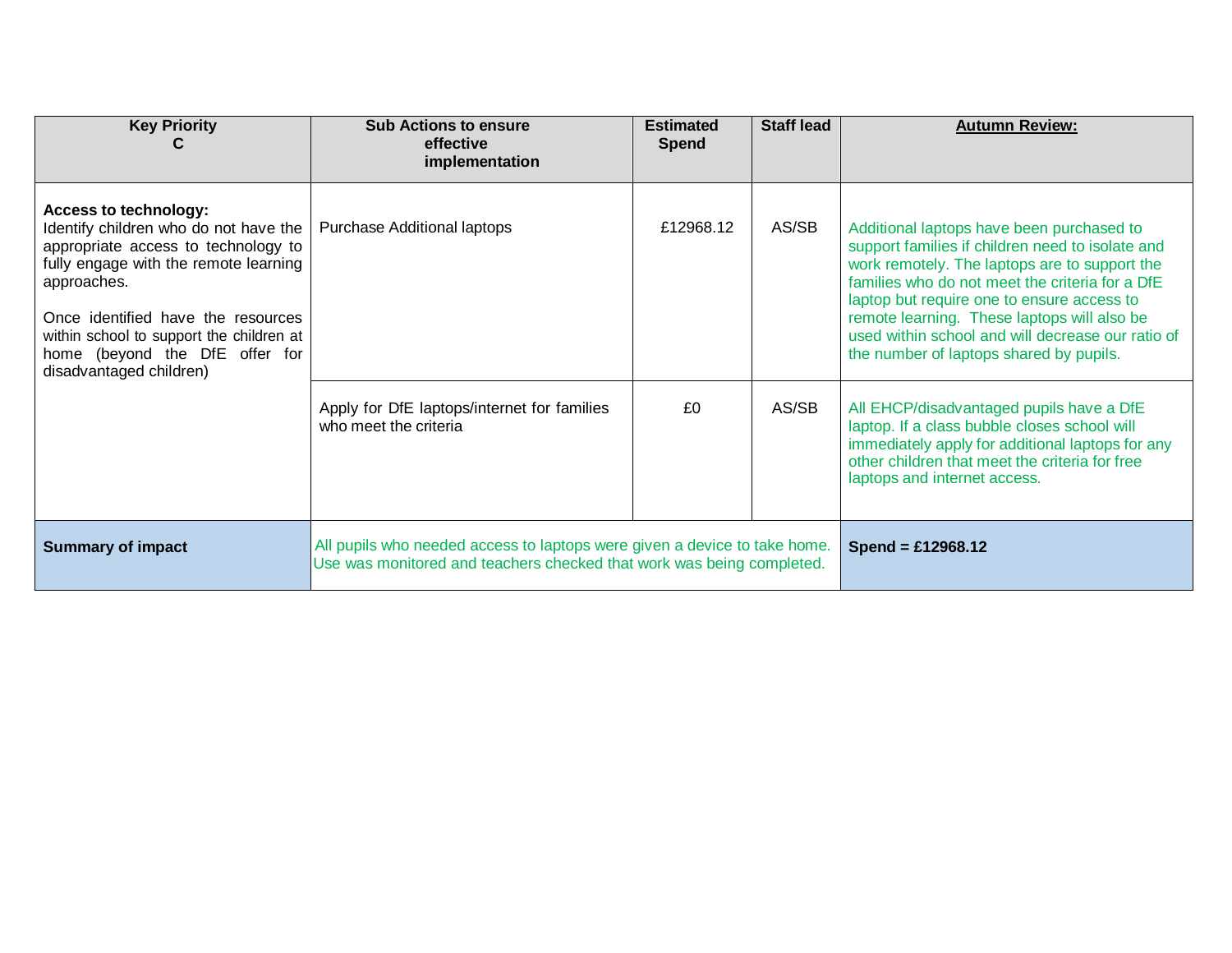| <b>Key Priority</b>                                                                                                                               | <b>Sub Actions to ensure</b><br>effective                       | <b>Estimated Spend</b>                                                                                                                                                                  | <b>Staff lead</b>                | <b>Autumn Review:</b>                                                                                                                                                                                                            |
|---------------------------------------------------------------------------------------------------------------------------------------------------|-----------------------------------------------------------------|-----------------------------------------------------------------------------------------------------------------------------------------------------------------------------------------|----------------------------------|----------------------------------------------------------------------------------------------------------------------------------------------------------------------------------------------------------------------------------|
|                                                                                                                                                   | implementation                                                  |                                                                                                                                                                                         |                                  |                                                                                                                                                                                                                                  |
| <b>Reaching potential:</b><br>Identify children who are most at<br>risk of not reaching their full<br>potential in Reading, Writing and<br>Maths. | Review possibility of utilising the<br>School Led Funding grant | On reflection the<br>funding (£2025 for<br>whole year 2020/21)<br>received for this<br>initiative does not make<br>it time or cost effective<br>so we will not be using<br>this funding | JR/AS                            | AS has looked at costing for this<br>and the cost of training staff and<br>paying staff to lead the tuition<br>would far exceed the amounts<br>received. Children will continue<br>to be supported in school, during<br>lessons. |
| Plan for targeted support for<br>these children with a focus on<br>providing small groupn tuition to                                              | Class 6 small group tuition                                     | Funded through budget                                                                                                                                                                   | $\overline{Y6}$<br>teachers/TA's | All in place.                                                                                                                                                                                                                    |
| ensure progress from October-<br><b>July 2021</b>                                                                                                 | Class 5 small group tuition                                     | Funded through budget                                                                                                                                                                   | Y <sub>5</sub><br>teachers/TA's  | All classes have HLTA's, or<br>skilled teachingassistants.                                                                                                                                                                       |
| *This may change across each<br>half term depending upon the<br>needs of the children in each<br>class.                                           | Class 4 small group tuition                                     | Funded through budget                                                                                                                                                                   | $\overline{Y4}$<br>teachers/TA's | Lessons and small group tuition is<br>bespoke to the children and                                                                                                                                                                |
|                                                                                                                                                   | Class 3 small group tuition                                     | Funded through budget                                                                                                                                                                   | $\overline{Y3}$<br>teachers/TA's | planned alongside the class<br>teacher in order to ensure that the                                                                                                                                                               |
|                                                                                                                                                   | Class 2 small group tuition                                     | Funded through budget                                                                                                                                                                   | $\overline{Y2}$<br>teachers/TA's | tuition addresses any gaps in<br>learning.                                                                                                                                                                                       |
|                                                                                                                                                   | Class 1 small group tuition                                     | Funded through budget                                                                                                                                                                   | <b>Y6</b><br>teachers/TA's       |                                                                                                                                                                                                                                  |
|                                                                                                                                                   | Reception - Delivery of the<br>NuffieldLanguage Intervention    | Funded through budget                                                                                                                                                                   | $\overline{Y6}$<br>teachers/TA's | This will begin in the Spring Term                                                                                                                                                                                               |
| <b>Summary of impact</b>                                                                                                                          |                                                                 |                                                                                                                                                                                         |                                  | Spend = $£0.00$                                                                                                                                                                                                                  |
|                                                                                                                                                   |                                                                 |                                                                                                                                                                                         |                                  |                                                                                                                                                                                                                                  |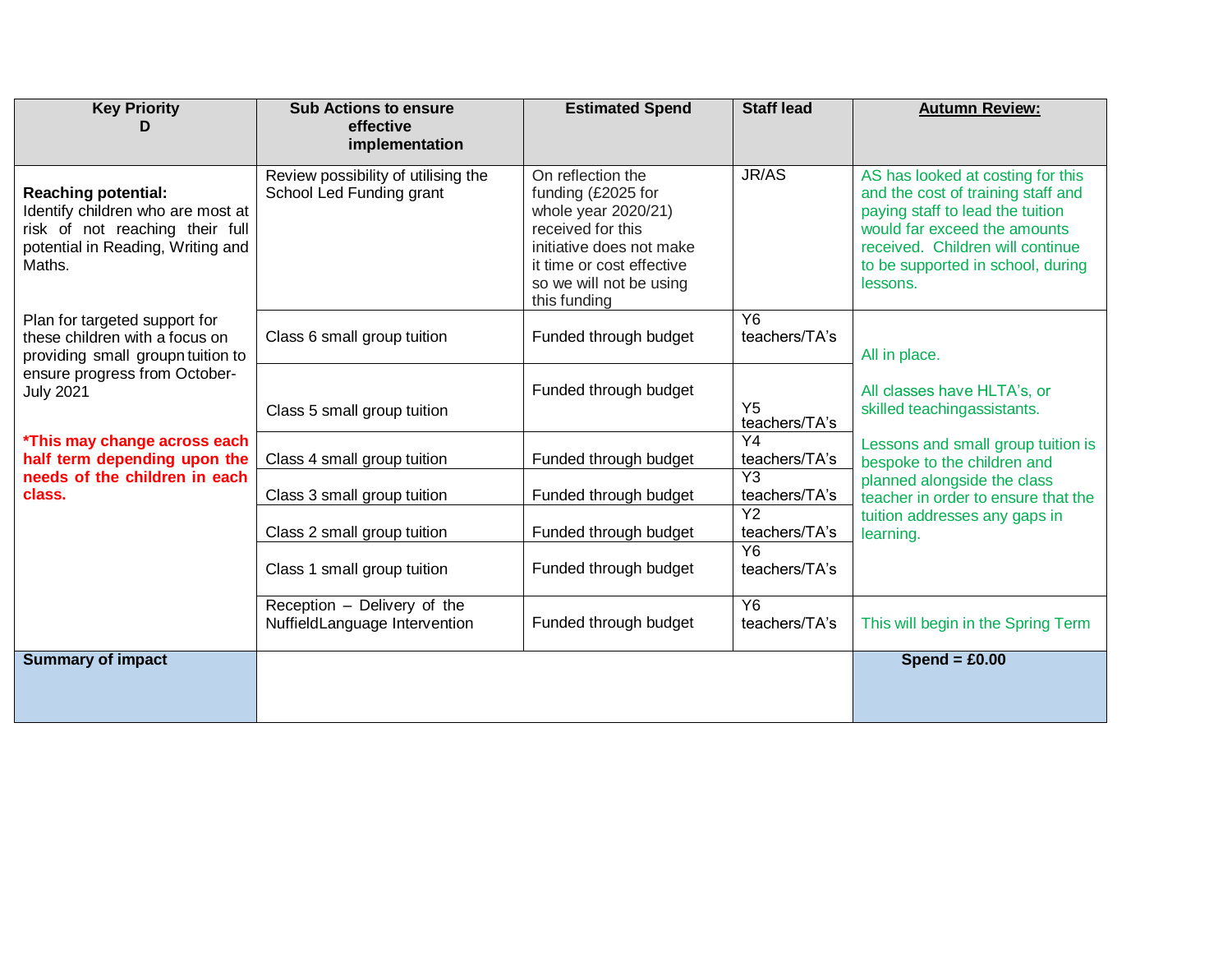| <b>Key Priority</b>                                             | <b>Sub Actions to ensure</b><br>effective                                              | <b>Estimated</b><br><b>Spend</b> | <b>Staff lead</b>                     | <b>Autumn Review</b>                                        |
|-----------------------------------------------------------------|----------------------------------------------------------------------------------------|----------------------------------|---------------------------------------|-------------------------------------------------------------|
|                                                                 | implementation                                                                         |                                  |                                       |                                                             |
| <b>Broad and balanced</b>                                       | Staff training on the school recovery                                                  |                                  |                                       | Feedback from staff is                                      |
| curriculum:<br>To ensure that:                                  | curriculum led by JW:                                                                  |                                  |                                       | positive. Learning walks<br>evidence that the recovery      |
| There is a consistent approach to                               | Recovery curriculum plan shared with all<br>staff                                      |                                  | LT -curriculum and<br>assessment lead | plan and cycle of planning<br>is firmly in place across all |
| teaching and assessment across                                  | PSHE association resources shared and                                                  |                                  |                                       | classes.                                                    |
| all classes                                                     | curriculum map updated.                                                                |                                  |                                       | Full curriculum in place                                    |
| first two weeks of school                                       | Metacognition strategies across the                                                    |                                  | <b>LT</b>                             | from October2021 half                                       |
| curriculum will focus on transition<br>and wellbeing            | curriculum, assessment and the planning<br>cycle-how we will identify gaps in learning |                                  |                                       | term following the<br>school risk assessment                |
| metacognition and PSHE                                          | and showprogress across subjects                                                       |                                  |                                       |                                                             |
| curriculum will be revisited,                                   | White Rose maths scheme revisited -                                                    |                                  | SW-Maths                              |                                                             |
| reviewed, and implemented from<br>autumn 1                      | videosand resources ready for school/class<br>bubble closure and contingency plan to   |                                  |                                       |                                                             |
|                                                                 | remote learning. Identifying gaps in learning                                          |                                  |                                       |                                                             |
| children receive a broad and<br>balanced curriculum despite the | Reading strategy revisited and the school                                              |                                  | LT                                    |                                                             |
| challenges and impact of the<br>pandemic, COVID safety and loss | reading spine                                                                          |                                  | $NS - music$                          | Music enhanced in<br>curriculum                             |
| of learning from autumn 2.                                      | Music – more music to be introduced into                                               | Charanga/                        |                                       |                                                             |
| our contingency plan for remote                                 | the curriculum                                                                         | Musical<br>Contexts              |                                       |                                                             |
| learning and resources for<br>homework is of high quality and   | Mental Health Lead appointed - Autumn                                                  | £294.00                          | <b>JM</b>                             |                                                             |
| accessible for all children and                                 | Term                                                                                   |                                  |                                       |                                                             |
| parents.                                                        | Increased ICT capacity                                                                 | (See                             |                                       | Additional laptops in                                       |
|                                                                 |                                                                                        | section c                        | JP/NS - ICT                           | school means that we                                        |
|                                                                 |                                                                                        | above)                           |                                       | are able to support this<br>area of the curriculum in       |
|                                                                 |                                                                                        |                                  |                                       | greater depth                                               |
|                                                                 |                                                                                        |                                  |                                       |                                                             |
|                                                                 |                                                                                        |                                  |                                       |                                                             |
|                                                                 |                                                                                        |                                  |                                       |                                                             |